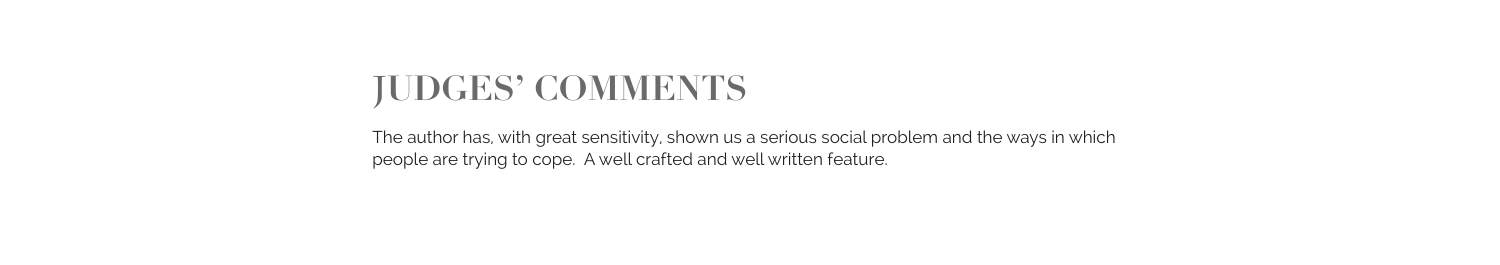## **REDUCING THE HARM**

BE DESCRIPTION OF THE OCEAN OF THE OF

## Inside Lethbridge's supervised drug consumption site

## *By* CHRISTINA FRANGOU *Photos by* JAIME VEDRES

T'S A LITTLE AFTER 10 O'CLOCK IN THE<br>morning and Taylor feels like she's climbing the walls.<br>When her name is called and the door to Lethbridge's<br>supervised drug consumption site buzzes open, Taylor<br>moves quickly on her cr T'S A LITTLE AFTER 10 O'CLOCK IN THE morning and Taylor feels like she's climbing the walls. When her name is called and the door to Lethbridge's supervised drug consumption site buzzes open, Taylor moves quickly on her crutches. She settles into a chair at the second booth from the end and rests her pink 21-year-old works swiftly, loading a speedball—a combination of meth and fentanyl—into a syringe.

This freshly wiped, well-lit booth belongs to her for the next 45 minutes. Taylor, who didn't want to give her last name, doesn't have to rush to avoid the notice of police or the public. No one here shouts racial slurs or points out that she'd be freed from her crutches if she'd stay clean long enough to undergo hip surgery. She needs the operation to fix injuries from a car accident last year, but the risk of infection is high given her IV drug use and lack of steady housing.

Two nurses watch from a desk a few feet away, overseeing the six injection booths. They monitor that Taylor follows injection practices that are as safe as possible. Everyone who works here points out that drugs are not safe—this is not a safe consumption site. People here still struggle from the effects of drugs; they still overdose. Taylor has, more than once. These nurses saved her life, along with nearly 140 others in the last three months.

Taylor is a near-daily visitor at Lethbridge's supervised consumption site, run by the AIDS Outreach Community Harm Reduction Education & Support Society (ARCHES), a nonprofit. In 2017, backed by a coalition that included Lethbridge police and EMS and Alberta Health Services, ARCHES applied to Health Canada to open a supervised consumption site to help the local population who use substances—many of whom were already ARCHES clients.

 This site is one of seven in Alberta approved by Health Canada for drug consumption since the first was approved in late 2017. Two more mobile units are currently under review for Grande Prairie and Calgary.

These places are controversial, though not among people who study drug use and public health. The 1980s approach of "Just Say No" failed spectacularly—and with drugs far less potent than what's available today. Instead, health officials, including the World Health Organization, say harm reduction strategies such as consumption sites and needle distribution programs are necessary to help people who use drugs and to protect the wider public.

Supervised consumption sites appeared in Europe starting in 1986 to mitigate the public health risks associated with heroin use. Consumption sites can reduce the number of deaths from overdoses, decrease the transmission of diseases and infections, and cut back on the social nuisance related to public drug use. Many clients of these sites distrust conventional health services but feel comfortable here. So these places can be an access point to counsellors, detox programs, healthcare providers, even housing.

Taylor isn't thinking about straightening out today. Maybe one day, she says. Today is about feeling better under the watchful gaze of people who care. "We take care of each other here. We have people here we actually trust," she says. "We don't have that with a lot of people, considering how we're treated out there."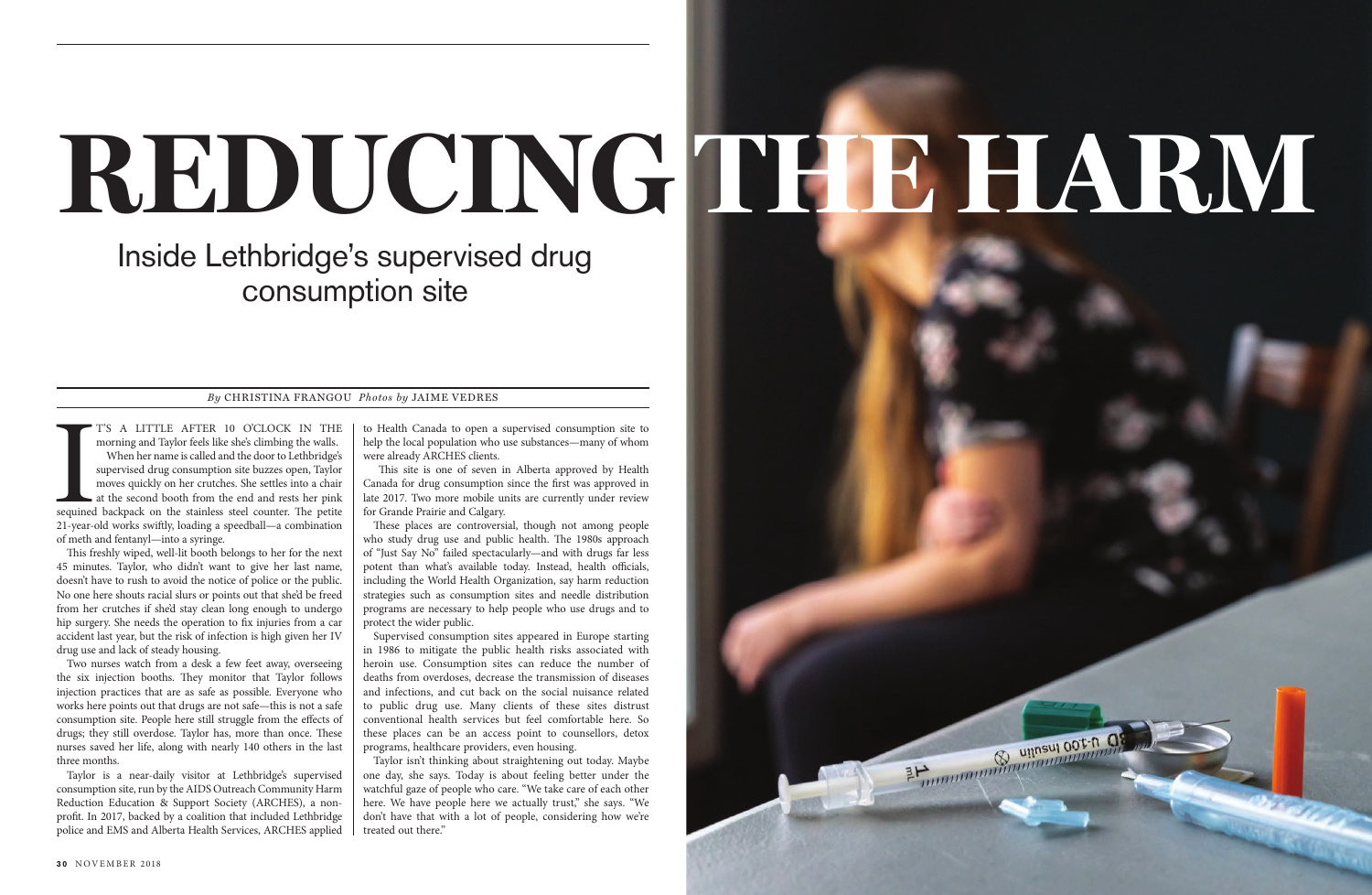**3 2** NOVEMBER 2018 albertaviews.ca **3 3**

CROSS THE PROVINCE, CITIES<br>and towns are feeling the effects of an<br>opioid crisis spun out of control. In<br>2017, 579 people in Alberta died from<br>fentanyl overdoses—up from 116 in 2014.<br>The opioid epidemic has strained law<br>en and towns are feeling the effects of an opioid crisis spun out of control. In 2017, 579 people in Alberta died from fentanyl overdoses—up from 116 in 2014. The opioid epidemic has strained law enforcement and EMS, tied up emergency departments and hospital beds, contributed to needle debris and petty crime, and threatened to drive up rates of HIV and hepatitis C.

In Lethbridge, a mid-sized city known for its terrific winds and a main drag called Whoop-Up Drive, the crisis has struck with particular potency. The death rate here from fentanyl overdoses reached 19 per 100,000 people. Unlike Alberta's largest cities, Lethbridge lacks a health and social infrastructure to help people who use drugs. There's no medical detox, unlike in the smaller city of Medicine Hat, which has 24 beds for medical detox (eight are slated to open in Lethbridge this fall—one-third of what the City estimates it needs). Lethbridge has no intox centre, and its only treatment program requires drug abstinence. The city lacks a pain clinic and a specialist to treat HIV. It's home to three shelters but no permanent supportive housing.

When fentanyl landed on the streets of Lethbridge, it hit full force. The shift happened almost overnight in 2015, says Stacey Bourque, an addiction specialist and executive director of ARCHES. One morning, ARCHES's outreach team went around the city to empty boxes of discarded needles. "One box was so full, they had to jump back because needles were pouring out onto the street. They came back and reported something had obviously happened. This was nothing we'd seen before."

For Lethbridge's police department, 2015 brought major changes. Just a year earlier, they'd set out a four-year plan for budget priorities—without mention of fentanyl or opioids. Inspector Tom Ascroft says illegal drugs were so rare in this city that he remembers the first time a uniformed officer

> found cocaine. But in 2015, officers started noticing needles on the streets. They saw people dying from overdoses. Three people in the local jail died of overdoses in one year. For the first time, the department started giving commendations to officers for saving lives from drug overdoses. And petty crime rates rose as people started breaking into cars and homes. "This came on us so fast," says Ascroft. "I don't think people understand. It completely overwhelmed us."

> Ascroft estimates about 3,000 people use illegal drugs in Lethbridge. Of these, about 700 use on the streets. As the problem grew worse, the downtown library hired security to deal with the rash of on-site drug use. Visitors are warned to be careful walking alone through Galt



Gardens, a well-treed park at the north end of downtown. Historically the city's gathering place for community events, it's now a hotspot for the street population. Mayor Chris Spearman remembers the embarrassment of leading a contingent of visiting officials from their sister city in Quebec through the park last summer and seeing people injecting. Just north of downtown, where the CP Rail tracks run under an overpass less than 50 metres from the local shelter, enough discarded needles piled up that Fire and Emergency Services regularly filled five-gallon buckets.

In 2016 one person died every day in Alberta from an overdose related to fentanyl. In 2017 overdose deaths were occurring at a rate of 1.6 per day across the province. The total 2018 figures are not yet available, but 355 Albertans died in the first half of the year, a rate of two per day. And here's one telling stat from a single weekend in 2018 in Lethbridge: Just a few days before the consumption site opened on February 28, 42 people overdosed from fentanyl.

IN LETHBRIDGE THE INDIGENOUS POPULATION IS the public face of the opioid crisis. This is common across the province: Indigenous Albertans died of opioid overdoses three times more often than non-First Nations people in a recent 15-month period. They're also more likely to have been prescribed those drugs by a doctor. So goes Taylor's story: She started taking Percocet at age 16 after tearing the ligaments in her knee during a barrel-racing accident. She doesn't know why she got addicted to the sick sensation of Percocet but she has used the drug heavily since then.

She grew up in Stand Off on the Blood Reserve, which borders Lethbridge. Twice the Blood Reserve has declared a state of emergency due to opioids; dealers target the population, a case of history repeating itself—Stand Off got its name from a group of American whisky traders in the 1800s who were targeting the local population.

Taylor and her family were eventually evicted from the reserve for selling drugs. She moved to Lethbridge, where she started injecting fentanyl, meth and heroin. "It's hard because it's my whole family," says Taylor, who often comes to the consumption site with her brother. "My little brother is just 19. I'm 21. I have a lot of life left. Last year around this time, I still had a home. Everything was really different."

About 5,290 Indigenous people live in Lethbridge, somewhere around 5 per cent of the population. But they disproportionately account for the city's poor and streetinvolved. In 2011, 24.5 per cent of the urban Aboriginal population in Lethbridge lived below the Low-Income Measure. The people most often seen using drugs in public spaces are Indigenous—they account for nearly three-quarters of clients at the supervised consumption site. They bear the brunt of anger from other residents about Lethbridge's drug debris. "I'm not going to lie: Not a lot of people here in Lethbridge like natives. They don't," says Taylor. "We hear it all the time, every day."

Marty Thomsen, the manager of the Community Social Development Team at the City of Lethbridge, says racism

**These places are controversial though not among people who study drug use and public health. The 1980s approach of "Just Say No" failed spectacularly.** 

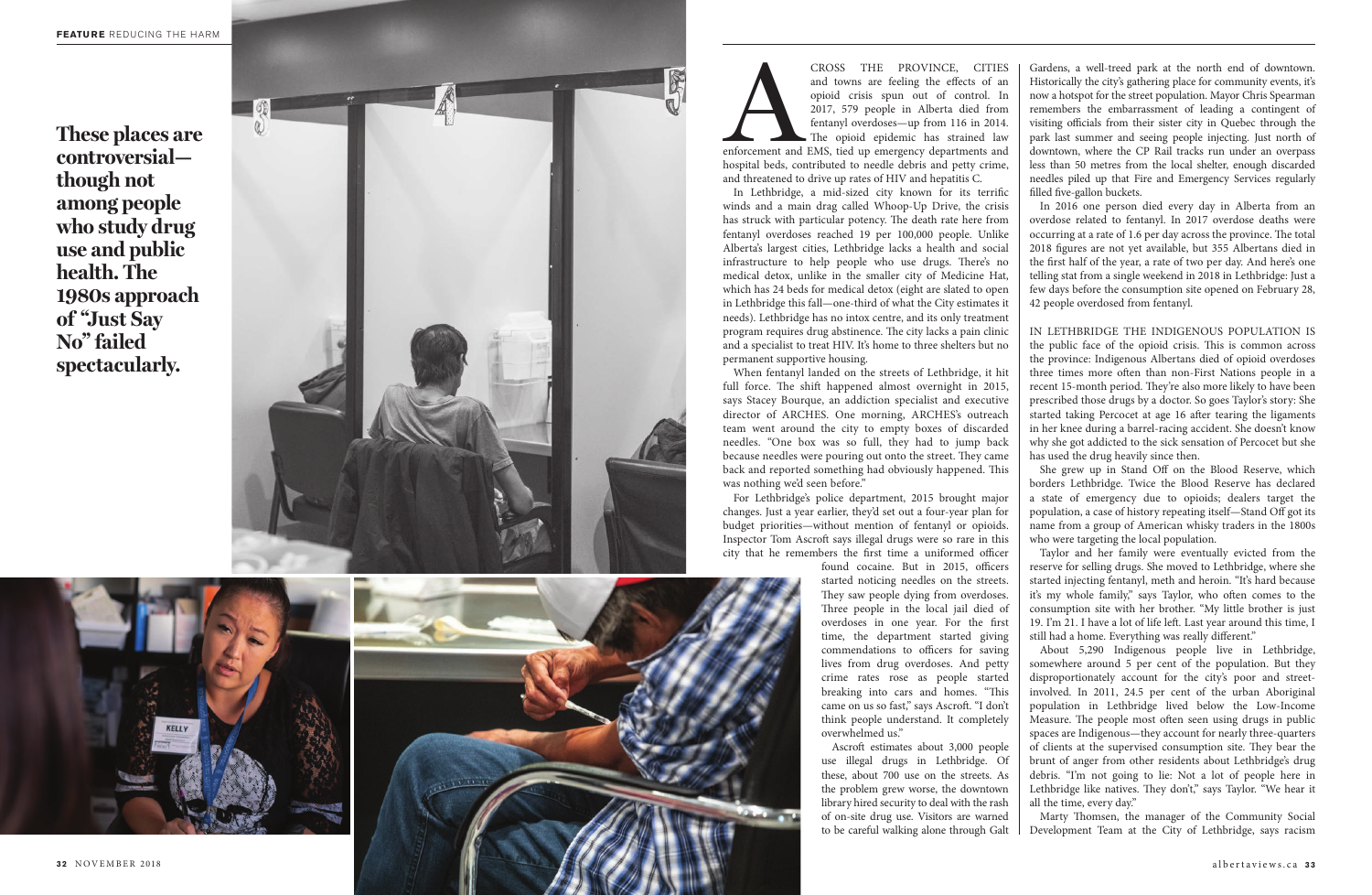and discrimination against the local Indigenous community have existed for years but are exacerbated by the opioid crisis. "It's made it 10 times worse because, unfortunately, that's the demographic that is most afflicted by drug and alcohol use."

He adds: "The opioid crisis has supersized all of our problems. In any municipality, you're going to have poverty, homelessness, racism and discrimination, drug use and alcohol use. But all of a sudden, everything is blown up."

AS TAYLOR SETS UP IN THE INJECTION BOOTH, the high-pitched whine of a power drill drifts over the wall. On the other side, workers are busily building an extension to the building. Less than three months after its heavy metal door was first opened to clients, ARCHES decided it needed longer hours and more space. Gone will be the laundry and showers that organizers once offered users. New funding from the government will expand the site to 13 injection booths from six, and add two more inhalation rooms.

The consumption site is now open 24 hours a day, seven days a week. Even so, in the evenings, after dinner ends at the Streets Alive Mission seven blocks away and people wander over to ARCHES, wait times can be as long as 90 minutes. That's a long time to wait when you need to get high. Thomsen explained it to me as it was explained to him: "Picture yourself a foot under water; you can see the top of the water but you can't breathe. You will hold your breath as long as you can, but eventually you will do whatever you can to get that air. That is the need."

This is the first and still the only facility in Canada to allow four types of drug consumption on site: injection, inhalation, intranasal and oral. Nowhere else offers specially ventilated booths for people who want to smoke drugs. In its first four months of operation, the site's been visited an astonishing 25,000-plus times. Its client roster totals nearly 600 people. In terms of numbers, it's far busier than the Safeworks consumption site in Calgary, a city with a population of nearly 1.5 million compared to Lethbridge's 100,000.

Set in a brick building on the northeast side of downtown, Lethbridge's supervised consumption site is easily missed from the outside. Inside, the reception looks no different than most medical clinics, with its large desk and four friendly staffers who greet clients by name. Most of the seven black leather chairs are occupied by clients sleeping, laughing, waiting. They're all ages—the youngest clients permitted are 16; the eldest so far was 83. They wander in alone, in pairs, in trios, often carrying backpacks. The first time a client presents, they're asked for a name—it doesn't have to be their real name—and age. With that, staff starts a file to track basic information: history of overdoses, history of violence.

UT MANY QUESTION THE WAY HARM reduction is carried out in Lethbridge.<br>On May 30, 2018, the 12-year-old son of Amie and Julio Ceron was walking through a gravel stretch on his way home from school.<br>Along the way, he'd bend On May 30, 2018, the 12-year-old son of Amie and Julio Ceron was walking through a gravel stretch on his way home from school. Along the way, he'd bend down to pick up

These nurses won't inject drugs into a client. But they can show them how to cook their drugs, clean their skin and find a suitable vein. Teaching people how to reduce their risk of infectious disease, vein damage and abscesses is part of effective harm reduction. These potentially deadly problems can tie up healthcare dollars and hospital beds.

"It's unique here," says Sam Mackey (opposite), who works at the site as a "population expert." "We let people use drugs here,



but we also teach them. We've had people come in who don't know how to cook their drugs properly or shoot themselves up properly—maybe because they had a friend or partner do it all the time for them. That's very common out there."

When Mackey was growing up, her dad used heroin, crack and meth in the house. She learned to prep his heroin as a kid. She remembers trying coke for the first time around 10, snorting powder her dad left out; drinking in Grade 6; smoking weed soon after. By high school, she was hooked on over-thecounter and prescription medications. She was in and out of treatment centres, became homeless and was sexually assaulted at a shelter during one of her more prolonged periods of sobriety. She overdosed several times, once in a dealer's house. "They didn't call EMS. One guy said, 'I was just scared I was going to have a dead chick in my apartment.' "

Last year, ARCHES asked Mackey to join a committee creating a plan for a consumption site. She remembers getting high before meetings but taking her role seriously. After the site opened, she came as a client but sobered up after a month. She now gets daily methadone as part of a recovery program.

"I can't speak for anybody else, but I can speak for what this site meant to me when I was using here," she says. "This is a place to come and not be judged. To be treated normal. It's a chance to save lives and live a little bit longer. We have clients who OD here multiple times. I OD'd here multiple times. If I wasn't here, what would have happened?"

reduction is carried out in Lethbridge.

he felt a prick in his finger. He looked down and saw a bent needle, the pointy end sticking out sideways through its orange cap. The boy went home and told his parents. That night, he underwent testing for HIV and hepatitis at the local emergency department. The family waited an anxious weekend for the results. The chance of a positive test was minute but a chance all the same. On Monday the results came back—negative, to the family's enormous relief. But the fright of those few days spurred the Cerons to speak out against what they see as the unintended consequences of harm reduction.

"When it comes to the needle issue in Lethbridge, I'd known of it before but I wasn't involved," says Amie. "That's a lesson for me. You don't assume that something isn't your problem until it affects you. This is a problem for everybody."

She feels the city is too concerned with the health and welfare of people who use drugs, to the detriment of people who don't. "Don't get me wrong. They're real people. But we're so concerned for the addicts who've made these choices and we're not concerned with the effect on my son. They're taking more care to protect drug addicts than to protect our community."

Some residents are speaking out, and angrily. More than once I was told that by reducing harm for one segment of the

**These sites can lead to fewer deaths, diseases and infections. They can be an entry point to counsellors, detox programs, healthcare, even housing.**